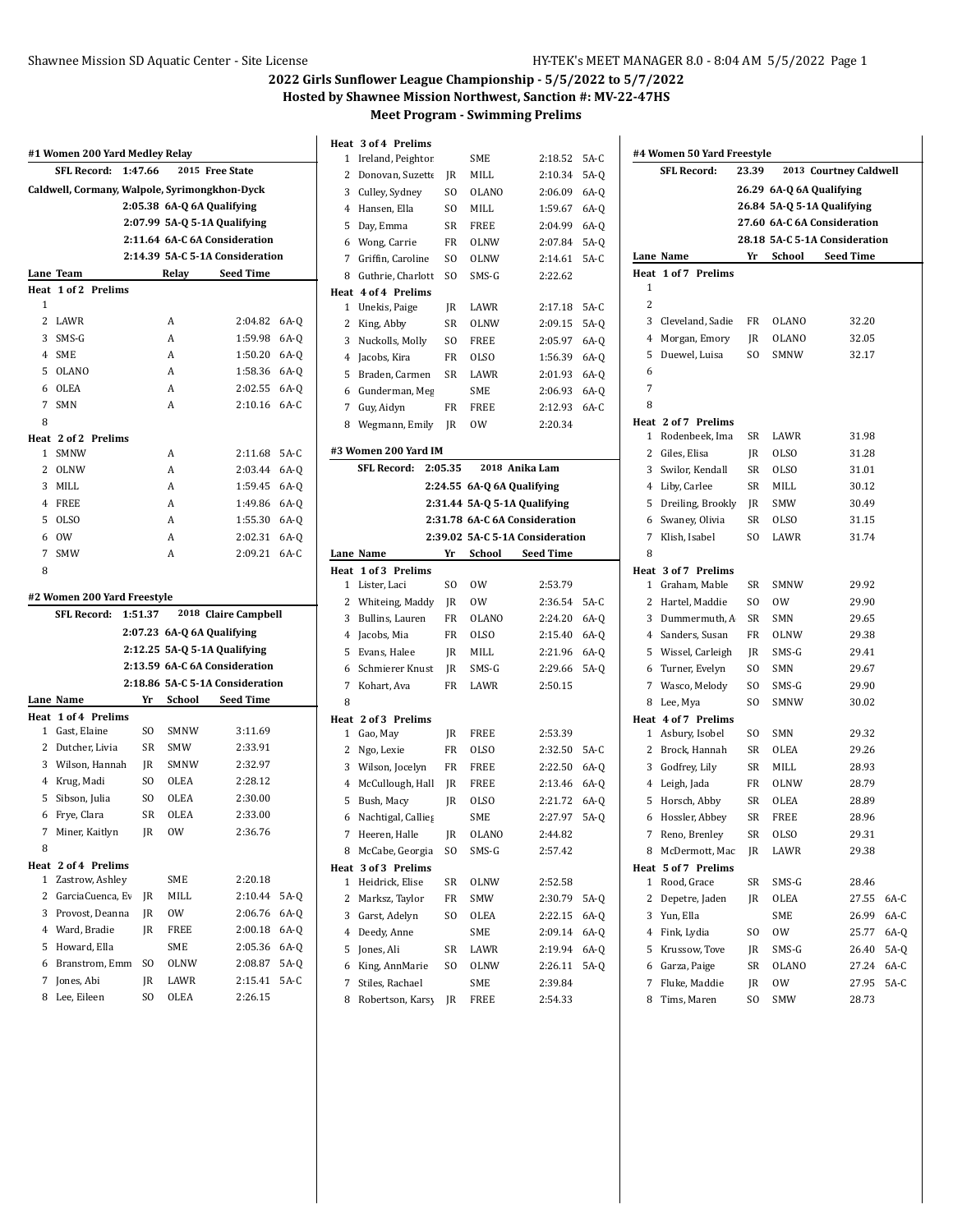## **2022 Girls Sunflower League Championship - 5/5/2022 to 5/7/2022**

## **Hosted by Shawnee Mission Northwest, Sanction #: MV-22-47HS**

**Meet Program - Swimming Prelims**

|   | Heat 6 (#4 Women 50 Yard Freestyle) |                |                |                                 |            |                | #7 Women 100 Yard Freestyle |                |                |                                 |            |              | Heat 6 of 6 Prelims         |                |                |                                 |            |
|---|-------------------------------------|----------------|----------------|---------------------------------|------------|----------------|-----------------------------|----------------|----------------|---------------------------------|------------|--------------|-----------------------------|----------------|----------------|---------------------------------|------------|
|   | 1 Nielsen, Kendall                  | JR             | <b>OLANO</b>   | 28.10                           | 5A-C       |                |                             |                |                |                                 |            |              | 1 Kostner, Lucy             |                | SME            | 1:01.18                         | 5A-C       |
|   | 2 Pedrigi, Samanth                  | <sub>SO</sub>  | <b>SMW</b>     | 27.54                           | 6A-C       |                | <b>SFL Record:</b>          | 50.75          |                | 2015 Courtney Caldwell          |            | 2            | Malara, Josie               | S <sub>O</sub> | SMNW           | 1:00.02                         | 6A-C       |
|   | 3 Kennedy, Kallie                   | FR             | OLEA           | 26.74 5A-Q                      |            |                |                             |                |                | 57.71 6A Q 6A Qualifying        |            | 3            | Branstrom, Emm              | - SO           | <b>OLNW</b>    |                                 | 58.33 5A-Q |
|   | 4 Packard, Samant                   | JR             | FREE           | 25.31 6A-Q                      |            |                |                             |                |                | 59.40 5A Q 5 - 1A Qualifying    |            | 4            | Packard, Samant             | JR             | <b>FREE</b>    |                                 | 54.17 6A-Q |
| 5 | Stiede, Jasmine                     | FR             | 0 <sub>W</sub> | 26.08                           | 6A-Q       |                |                             |                |                | 1:00.60 6A-C 6A Consideration   |            | 5            | Fink, Lydia                 | S <sub>O</sub> | 0 <sub>W</sub> | 57.39                           | 6A-Q       |
|   | 6 Malara, Josie                     | S <sub>O</sub> | SMNW           | 27.19                           | 6A-C       |                |                             |                |                | 1:02.37 5A C 5-1A Consideration |            | 6            | Malik, Sasha                |                | <b>SME</b>     | 59.11                           | $5A-Q$     |
|   | 7 Kimble, Teagan                    | SR             | <b>SMW</b>     | 27.90                           | 5A-C       |                | Lane Name                   | Yr             | School         | <b>Seed Time</b>                |            | 7            | Guy, Aidyn                  | FR             | FREE           | 1:00.55 6A-C                    |            |
|   | 8 Dill, Alayna                      | JR             | MILL           | 28.55                           |            |                | Heat 1 of 6 Prelims         |                |                |                                 |            | 8            | Olivarez, Torri             | JR             | MILL           | 1:03.14                         |            |
|   | Heat 7 of 7 Prelims                 |                |                |                                 |            | $\mathbf{1}$   |                             |                |                |                                 |            |              |                             |                |                |                                 |            |
| 1 | Garlick, Allie                      | JR             | <b>OLNW</b>    | 28.01                           | $5A-C$     | $\overline{2}$ |                             |                |                |                                 |            |              | #8 Women 500 Yard Freestyle |                |                |                                 |            |
|   | 2 Liu, Silvio                       | <b>IR</b>      | <b>FREE</b>    | 27.45                           | 6A-C       |                | 3 Patrick, Katelyn          | S <sub>0</sub> | SMNW           | 1:14.56                         |            |              | <b>SFL Record:</b>          | 4:57.21        |                | 1982 Debbie Risen               |            |
|   | 3 Garrison, Francie                 |                | SME            | 26.56                           | 5A-Q       |                | 4 VanWagner, Clar: SO       |                | <b>SMW</b>     | 1:13.62                         |            |              |                             |                |                | 5:47.22 6A-Q 6A Qualifying      |            |
|   | 4 Benjamin, Piper                   |                | SME            | 24.46                           | 6A-Q       |                | 5 Klish. Isabel             | SO.            | LAWR           | 1:14.03                         |            |              |                             |                |                | 5:58.52 5A 0 5-1A Qualifying    |            |
| 5 | Engelbrecht, Liza SO                |                | <b>FREE</b>    | 25.86                           | 6A-Q       |                | 6 Stipe, Olivia             | SR             | SMW            | 1:16.23                         |            |              |                             |                |                | 6:04.58 6A-C 6A Consideration   |            |
| 6 | Kostner, Lucy                       |                | SME            | 27.10                           | 6A-C       | 7              |                             |                |                |                                 |            |              |                             |                |                | 6:16.45 5A C 5 1A Consideration |            |
|   | 7 Enemark, Reagai                   | SO.            | MILL           | 27.80                           | 5A-C       | 8              |                             |                |                |                                 |            |              | Lane Name                   | Yr             | School         | <b>Seed Time</b>                |            |
|   | 8 Myers-Arenth, L1 JR               |                | LAWR           | 28.53                           |            |                | Heat 2 of 6 Prelims         |                |                |                                 |            |              | Heat 1 of 3 Prelims         |                |                |                                 |            |
|   |                                     |                |                |                                 |            |                | 1 Bhakta, Sahira            | FR             | SMNW           | 1:11.92                         |            | $\mathbf{1}$ |                             |                |                |                                 |            |
|   | #6 Women 100 Yard Butterfly         |                |                |                                 |            |                | 2 St. Onge, Channii FR      |                | LAWR           | 1:10.42                         |            |              | 2 Krug, Madi                | S <sub>O</sub> | OLEA           | 6:24.89                         |            |
|   | <b>SFL Record:</b>                  | 56.06          |                | 2014 Courtney Caldwell          |            |                | 3 Dreiling, Brookly         | JR             | SMW            | 1:09.90                         |            |              | 3 King, AnnMarie            | S <sub>0</sub> | <b>OLNW</b>    | 5:54.98 5A-Q                    |            |
|   |                                     |                |                | $1:05.26$ 6A-Q 6A Qualifying    |            |                | 4 Bergerat, Eden            | FR             | <b>OLANO</b>   | 1:08.47                         |            | 4            | Braden, Carmen              | SR             | LAWR           | 5:32.53                         | 6A-Q       |
|   |                                     |                |                | 1:07.95 5A Q 5 1A Qualifying    |            | 5              | Hartel, Maddie              | S <sub>0</sub> | 0 <sub>W</sub> | 1:08.82                         |            | 5            | Howard, Ella                |                | SME            | 5:43.20                         | 6A-Q       |
|   |                                     |                |                | 1:08.52 6A-C 6A Consideration   |            | 6              | Wilson, Hannah              | JR.            | SMNW           | 1:10.23                         |            | 6            | Griffin, Caroline           | S <sub>O</sub> | OLNW           | 6:06.82 5A-C                    |            |
|   |                                     |                |                | 1:11.35 5A C 5 1A Consideration |            |                | 7 Rodenbeek, Ima            | SR             | LAWR           | 1:10.93                         |            | 7            | Lee, Eileen                 | S <sub>O</sub> | OLEA           | 6:30.84                         |            |
|   | Lane Name                           | Yr             | <b>School</b>  | <b>Seed Time</b>                |            |                | 8 Linde, Amy                | JR.            | <b>OLSO</b>    | 1:12.56                         |            | 8            |                             |                |                |                                 |            |
|   | Heat 1 of 3 Prelims                 |                |                |                                 |            |                | Heat 3 of 6 Prelims         |                |                |                                 |            |              | Heat 2 of 3 Prelims         |                |                |                                 |            |
|   | 1 Culley, Naomi                     | JR             | <b>SMN</b>     | 1:25.75                         |            |                | 1 McDermott, Mac            | JR             | LAWR           | 1:08.27                         |            | 1            | Randall, Savanna            | SR             | <b>FREE</b>    | 6:50.57                         |            |
|   | 2 Lister, Laci                      | S <sub>O</sub> | <b>OW</b>      | 1:18.02                         |            |                | 2 Tims, Maren               | S <sub>0</sub> | SMW            | 1:06.26                         |            |              | 2 Unekis, Paige             | JR             | LAWR           | 6:11.22 5A-C                    |            |
|   | 3 Sandstrom, Caro                   |                | SME            | 1:05.45 5A-Q                    |            |                | 3 Nielsen, Kendall          | JR             | <b>OLANO</b>   | 1:05.50                         |            | 3            | Donovan, Suzette            | JR             | MILL           | 5:45.26                         | 6A-Q       |
|   | 4 Engelbrecht, Liza                 | -SO            | FREE           | 1:00.40                         | 6A-Q       |                | 4 Zimmerman, Ally           | JR             | <b>OLNW</b>    | 1:04.73                         |            | 4            | Jacobs, Mia                 | FR             | <b>OLSO</b>    | 5:24.40                         | 6A-Q       |
|   | 5 Gao, Gayla                        | FR             | <b>FREE</b>    | 1:02.97 6A-Q                    |            |                | 5 Horsch, Abby              | SR             | OLEA           | 1:05.41                         |            | 5            | Provost, Deanna             | JR             | 0W             | 5:42.94                         | 6A-Q       |
|   | 6 Reno, Brenley                     | SR             | <b>OLSO</b>    | 1:13.55                         |            |                | 6 Wissel, Carleigh          | JR.            | SMS-G          | 1:06.03                         |            | 6            | Khosh, Nisa Kay             | SR             | <b>FREE</b>    | 6:03.05                         | 6A-C       |
| 7 | Graham, Mable                       | SR             | SMNW           | 1:20.40                         |            |                | 7 Sibson, Julia             | SO.            | OLEA           | 1:06.82                         |            | 7            | Stiles, Rachael             |                | SME            | 6:28.03                         |            |
| 8 |                                     |                |                |                                 |            |                | 8 Ohlde, Lauren             | SO.            | SMS-G          | 1:08.37                         |            | 8            |                             |                |                |                                 |            |
|   | Heat 2 of 3 Prelims                 |                |                |                                 |            |                | Heat 4 of 6 Prelims         |                |                |                                 |            |              | Heat 3 of 3 Prelims         |                |                |                                 |            |
|   | 1 Dutcher, Livia                    | SR             | SMW            | 1:24.68                         |            |                | 1 Depetre, Jaden            | JR             | OLEA           | 1:01.60 5A-C                    |            | 1            | Riscovallez, Mia            |                | SME            | 6:43.77                         |            |
|   | 2 Derr, Rosemary                    | JR             | SMS-G          | 1:16.99                         |            |                | 2 Garza, Paige              | SR             | <b>OLANO</b>   | 1:00.31 6A-C                    |            | 2            | Sanders, Susan              | FR             | <b>OLNW</b>    | 6:07.96                         | 5A-C       |
|   | 3 King, Abby                        | SR             | <b>OLNW</b>    | 1:04.90                         | 6A-Q       |                | 3 Clark, Serena             | JR             | <b>SMN</b>     |                                 | 59.03 5A-Q | 3            | Culley, Sydney              | S <sub>O</sub> | <b>OLANO</b>   | 5:43.26                         | 6A-Q       |
|   | 4 Hindman, Lolly                    | JR             | <b>FREE</b>    | 59.85                           | 6A-Q       |                | 4 Day, Emma                 | SR             | <b>FREE</b>    |                                 | 56.41 6A-Q | 4            | Ward, Bradie                | JR             | <b>FREE</b>    | 5:19.19                         | 6A-Q       |
| 5 | Kim, Romee                          | SR             | <b>OLANO</b>   | 1:02.63                         | 6A-Q       | 5              | Bullins, Lauren             | FR             | <b>OLANO</b>   | 57.78                           | 5A-Q       | 5            | Nuckolls, Molly             | S <sub>0</sub> | FREE           | 5:35.41                         | 6A-Q       |
|   | 6 Leigh, Jada                       | FR             | OLNW           | 1:11.22 5A-C                    |            |                | 6 Kennedy, Kallie           | FR             | OLEA           | 59.88 6A-C                      |            |              | 6 Marksz, Taylor            | FR             | <b>SMW</b>     | 5:59.44 6A-C                    |            |
|   | 7 Robertson, Karsy                  | JR             | FREE           | 1:19.96                         |            |                | 7 Stiede, Jasmine           | ${\rm FR}$     | 0 <sub>W</sub> | 1:01.02 5A-C                    |            |              | 7 Zastrow, Ashley           |                | SME            | 6:27.66                         |            |
| 8 |                                     |                |                |                                 |            |                | 8 Guthrie, Charlott         | <sub>SO</sub>  | SMS-G          | 1:04.52                         |            | 8            |                             |                |                |                                 |            |
|   | Heat 3 of 3 Prelims                 |                |                |                                 |            |                | Heat 5 of 6 Prelims         |                |                |                                 |            |              |                             |                |                |                                 |            |
|   | 1 Seyler, Colleen                   | FR             | OLEA           | 1:21.72                         |            |                | 1 Fluke, Maddie             | JR             | 0W             | 1:01.50 5A-C                    |            |              |                             |                |                |                                 |            |
|   | 2 Lindberg, Sophie                  |                | SME            | 1:14.33                         |            |                | 2 Reiser, Caroline          |                | SME            | 1:00.15 6A-C                    |            |              |                             |                |                |                                 |            |
|   | 3 Wong, Carrie                      | FR             | OLNW           | 1:03.40 6A-Q                    |            |                | 3 Liu, Silvio               | JR             | FREE           |                                 | 58.48 5A-Q |              |                             |                |                |                                 |            |
|   | 4 Linscott, Maeve                   |                | SME            |                                 | 58.96 6A-Q |                | 4 Hansen, Ella              | SO.            | MILL           |                                 | 54.34 6A-Q |              |                             |                |                |                                 |            |
|   | 5 Benjamin, Piper                   |                | SME            | 1:01.05 6A-Q                    |            |                | 5 Barrett, Emmy             |                | SME            |                                 | 57.71 6A-Q |              |                             |                |                |                                 |            |
|   | 6 Amos, Ella                        | JR             | 0W             | 1:05.67 5A-Q                    |            |                | 6 Enemark, Reagai           | SO.            | MILL           |                                 | 59.76 6A-C |              |                             |                |                |                                 |            |
|   | 7 McLeod, Hannah                    | JR             | MILL           | 1:19.72                         |            |                | 7 McClure, Madiso           | JR             | MILL           | 1:00.82 5A-C                    |            |              |                             |                |                |                                 |            |
| 8 |                                     |                |                |                                 |            |                | 8 Garlick, Allie            | JR             | <b>OLNW</b>    | 1:03.78                         |            |              |                             |                |                |                                 |            |
|   |                                     |                |                |                                 |            |                |                             |                |                |                                 |            |              |                             |                |                |                                 |            |